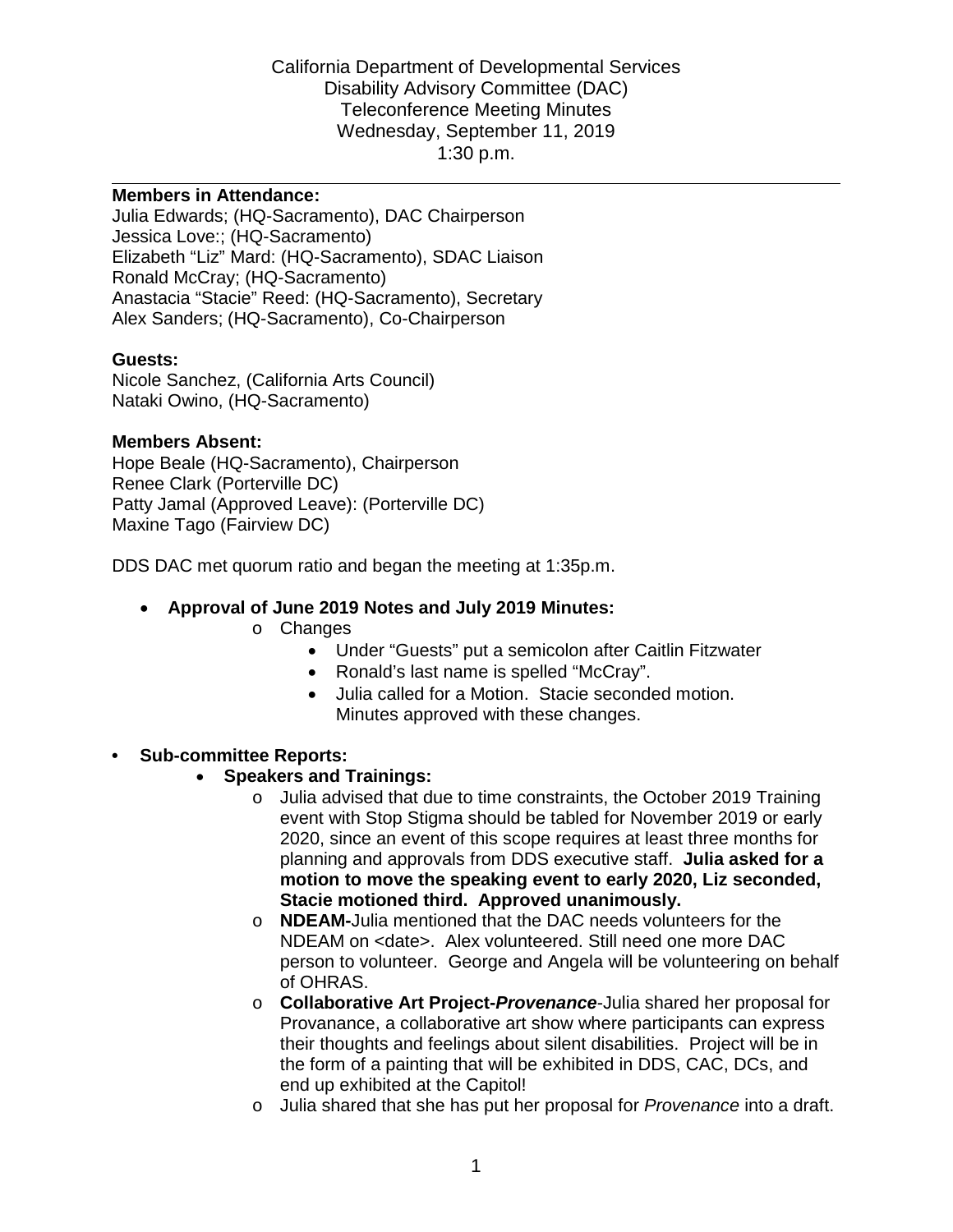- o Nicole Sanchez, a guest from CAC, suggested that funding for the project can possibly be added to the interagency agreement between CAC and DDS.
- <sup>o</sup>Julia introduced Nataki Owino, a DDS employee, who is also an artist. Nataki has been asked to assist in the development of *Provenance.*

# • **DAC Recruitment and Renewals:**

o Alex stated that DAC recruitment starts in November 2019. Dena to work with Alex to send out recruitment info. The directors letter needs to be "genericized" so that major changes do not need to be presented to Nancy Bargmann during annual update of the letter. Contact Mario Solis as he may be the owner of root document for the Director's letter.

### • **Signage and Logo:**

 $\circ$  Julia mentioned she had been reviewing a previous set of DAC minutes that covered the DAC Logo contest. A proposal for a logo contest, which was prepared by Ingrid, was sent to the director's office for review and approval. Julia asked Alex to follow-up on it. Maybe have the contest happen early 2020?

### • **ADA Taskforce:**

o The subcommittee continues to review for required fixes around the Bateson building. Continued participation in the building manager's monthly meeting. It was noted that the elevator on the 8<sup>th</sup> street side of the building, inexplicably travels past the third floor when elevator is going up.

### • **DDS DAC Homepage:**

- under construction but will go live later in September 2019. o Julia stated that the overhaul on the home page continues. She got IDT's buy in on the suggested changes, and changes will be made once the DAC presents material to IDT. External oasis is currently still
- o Dianne Robbins, our new DAC legal representative, has approved draft language for the DAC homepage.
- $\circ$  The DAC homepage will be placed under the transparency tab as that is the most appropriate location.

### • **Announcements:**

- o None.
- **Old Business:** 
	- o CAC/DDS Charter Follow-up.
	- o Julia welcomed Nicole Sanchez to the meeting. Nicole wll be the official DAC representative.
	- o DDS-DAC Charter has been researched for legality, and it's a go.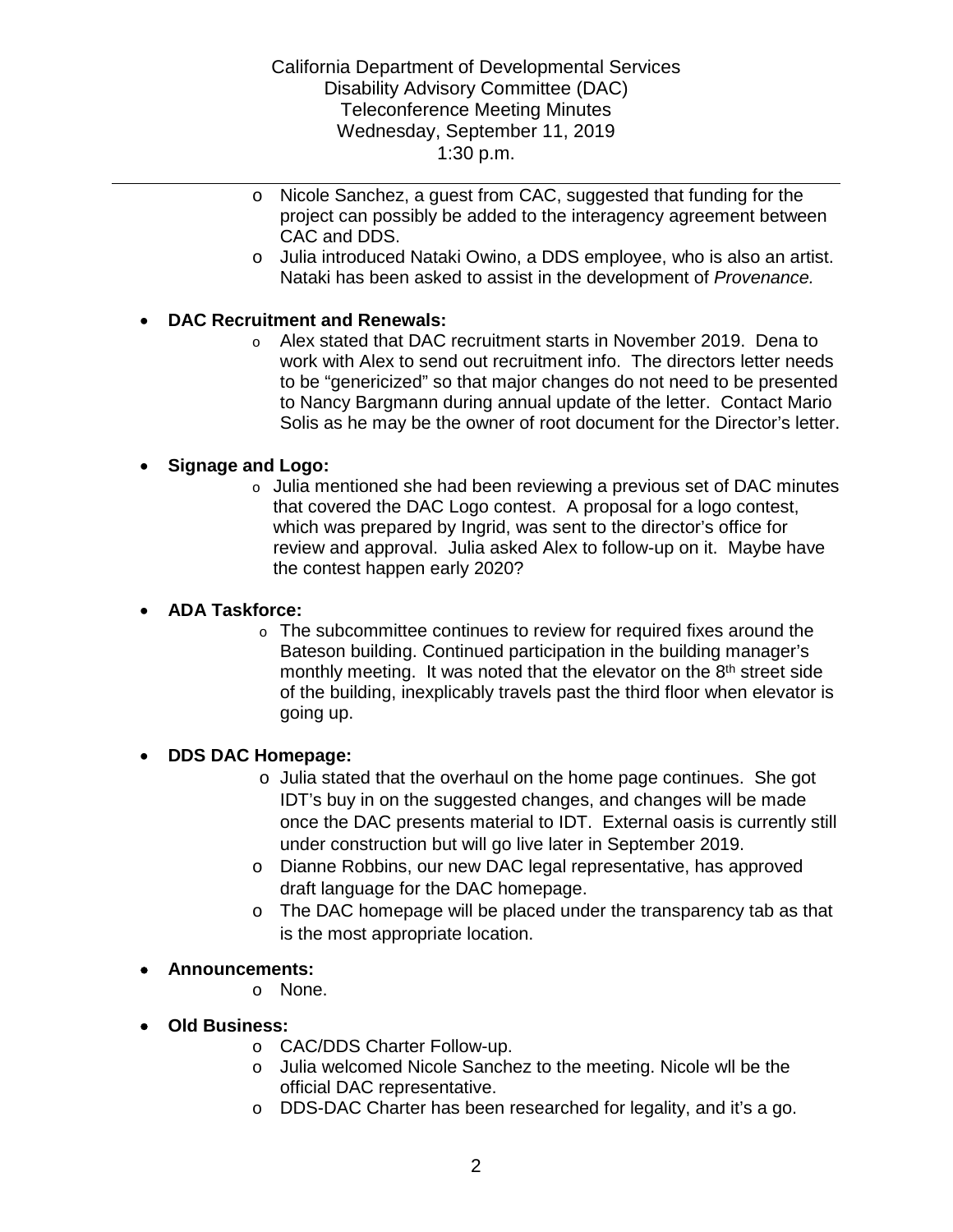- o Julia introduced Nicole Sanchez, who will be our CACV representative on the DAC.
- $\circ$  DAC will have a closed session at the end of this meeting to formalize the partnership through a vote,
- o DAC will add the charter to the By-Laws which will require a Charter subcommittee.
- o By-Law Revision Committee
	- With all the new changes the By-laws need updating!
	- o DAC note for inclusion of the DAC meeting agenda timeline into the by-laws needs to be retracted as guidance was nestled under "Minutes" in the by-laws. Agenda may have its own subsection like the Minutes do.
	- o Need volunteers from DAC to staff this subcommittee. Alex, Dena, Julia and Stacie volunteered.

# • **New Business:**

- o **Dianne Robbins**. Julia announced that Dianne Robbins, our new legal representative, is a veteran DAC member with a lot of great ideas! that maybe a survey should be taken to see how DAC members feel Unfortunately, Dianne has a standing commitment on Wednesday afternoons that she unable to change. This issue got Julia thinking about the standing Wednesday afternoon. Regardless of proposed date/time changes, the DAC meeting has to happen the second week of the month. A survey monkey is forthcoming!
- o **Subcommittee Oversight by Vice Chair**. Alex mentioned that per the by-laws, the Vice Chair is responsible for checking in with subcommittees to see what happening. She proposed the creation of a subcommittee tracking spreadsheet.
- o **Annual By-Law Subcommittee**. The DAC is creating a By-Law subcommittee that meets annually since a lot can happen over the court of a year, it makes sense for the committee to meet annually to keep the by-laws current.
- currently with Mario/OHRAS. Julia hopes to have the official approved o **DAC Action Log**-the action log is still under construction, and is version by the October 2019 meeting.
- o "**ACED"**

# • **Closed Session**

- with CAC. Julia motioned to add the CAC to the DAC, Jessica seconded the  motion and Ron followed up with a third**. Approved unaminously!**  o This closed session was called to discuss and vote on DDS' DAC partnership
- o Julia called for volunteers for the Charter subcommittee. Julia, Stacie and volunteered…anyone else?
- o Having a Charter subcommittee is important so that the CAC membership remains engaged with the DAC.